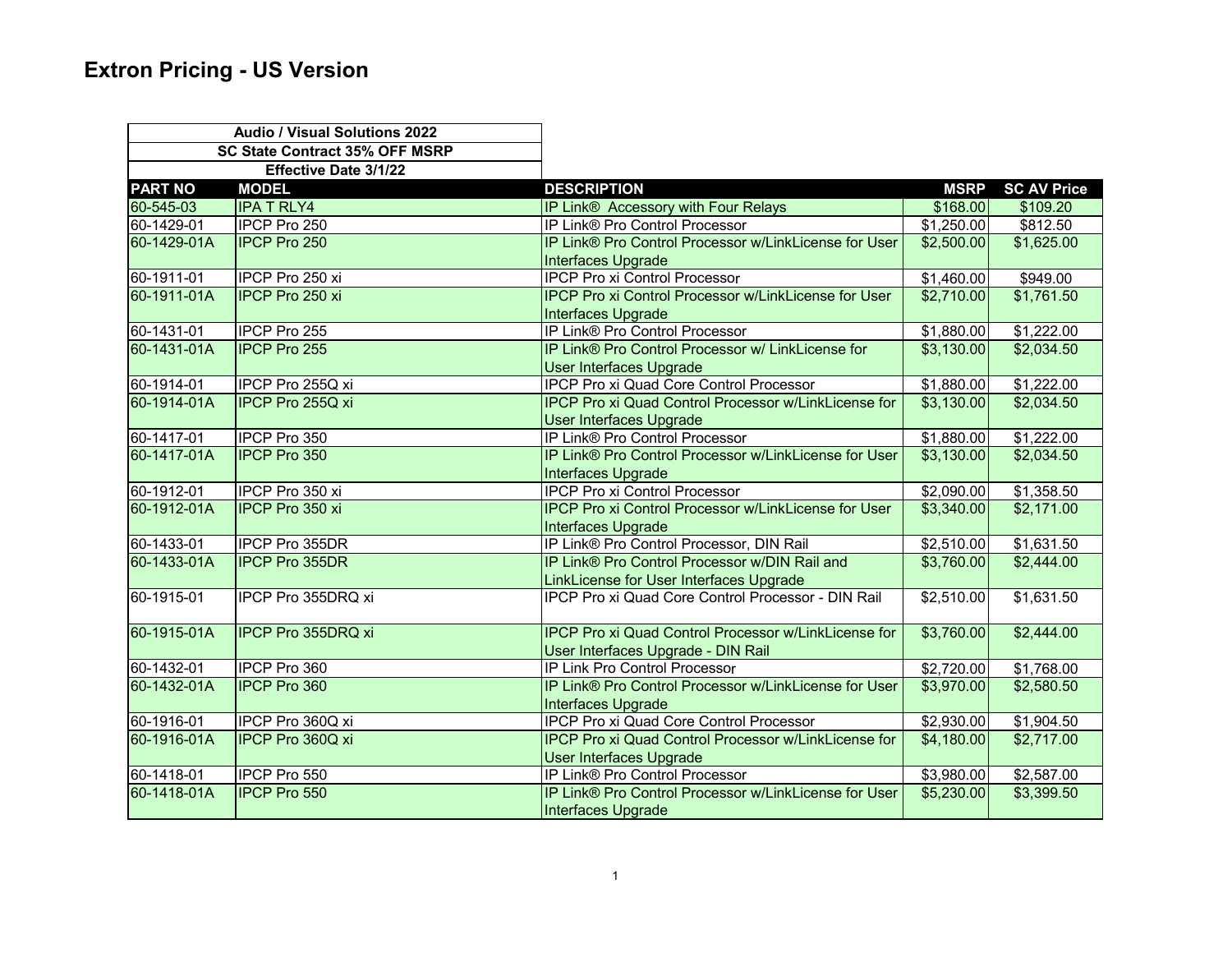| <b>PART NO</b> | <b>MODEL</b>            | <b>DESCRIPTION</b>                                          | <b>MSRP</b> | <b>SC AV Price</b> |
|----------------|-------------------------|-------------------------------------------------------------|-------------|--------------------|
| 60-1913-01A    | IPCP Pro 550 xi         | <b>IPCP Pro xi Control Processor w/LinkLicense for User</b> | \$5,230.00  | \$3,399.50         |
|                |                         | Interfaces Upgrade                                          |             |                    |
| 60-1434-01     | <b>IPCP Pro 555</b>     | <b>IP Link® Pro Control Processor</b>                       | \$4,610.00  | \$2,996.50         |
| 60-1434-01A    | <b>IPCP Pro 555</b>     | IP Link® Pro Control Processor w/LinkLicense for User       | \$5,860.00  | \$3,809.00         |
|                |                         | Interfaces Upgrade                                          |             |                    |
| 60-1917-01A    | <b>IPCP Pro 555Q xi</b> | <b>IPCP Pro xi Quad Control Processor w/LinkLicense for</b> | \$5,860.00  | \$3,809.00         |
|                |                         | <b>User Interfaces Upgrade</b>                              |             |                    |
| 60-1618-01     | <b>IPCP Pro PCS1</b>    | IP Link Pro Power and Device Control Processor              | \$1,040.00  | \$676.00           |
| 60-1618-01A    | <b>IPCP Pro PCS1</b>    | <b>IP Link Pro Power and Device Control Processor</b>       | \$2,290.00  | \$1,488.50         |
|                |                         | w/LinkLicense for User Interfaces Upgrade                   |             |                    |
| 60-1910-01     | IPCP Pro PCS1 xi        | IPCP Pro xi Power and Device Control Processor              | \$1,040.00  | \$676.00           |
| 60-1910-01A    | <b>IPCP Pro PCS1 xi</b> | <b>IPCP Pro xi Power and Device Control Processor</b>       | \$2,290.00  | \$1,488.50         |
|                |                         | w/LinkLicense for User Interfaces                           |             |                    |
| 60-1979-01     | IPCP Pro S1 xi          | <b>IPCP Pro xi Control Processor</b>                        | \$900.00    | \$585.00           |
| 60-1979-01A    | <b>IPCP Pro S1 xi</b>   | IPCP Pro xi Control Proc., LL UI Upgrade                    | \$2,150.00  | \$1,397.50         |
| 60-1026-81     | <b>IPL 250</b>          | IP Link® Control Processor                                  | \$1,250.00  | \$812.50           |
| 60-1908-01     | <b>IPL EXP 200</b>      | Control System I/O Expansion Interface                      | \$1,040.00  | \$676.00           |
| 60-1956-01     | <b>IPL EXP PDU4H</b>    | Control System Power Expansion Interface                    | \$1,670.00  | \$1,085.50         |
| 60-1956-02     | <b>IPL EXP PDU4H</b>    | Control System Power Expansion Interface with Cable         | \$1,740.00  | \$1,131.00         |
|                |                         | Kit                                                         |             |                    |
| 60-1907-01     | <b>IPL EXP RIO8</b>     | Control System I/O Expansion Interface                      | \$1,040.00  | \$676.00           |
| 60-1905-01     | <b>IPL EXP S2</b>       | Control System I/O Expansion Interface                      | \$520.00    | \$338.00           |
| 60-1906-01     | <b>IPL EXP S5</b>       | Control System I/O Expansion Interface                      | \$940.00    | \$611.00           |
| 60-1416-01     | <b>IPL Pro CR88</b>     | IP Link® Pro Control Processor                              | \$1,040.00  | \$676.00           |
| 60-1415-01     | IPL Pro IRS8            | IP Link® Pro Control Processor                              | \$1,040.00  | \$676.00           |
| 60-1412-01     | <b>IPL Pro S1</b>       | One Serial Port IP Link® Pro Control Processor              | \$730.00    | \$474.50           |
| 60-1413-01     | IPL Pro S3              | Three Serial Port IP Link® Pro Control Processor            | \$900.00    | \$585.00           |
| 60-1414-01     | <b>IPL Pro S6</b>       | <b>Six Serial Port IP Link® Pro Control Processor</b>       | \$1,250.00  | \$812.50           |
| 60-544-07      | <b>IPL T PCS4</b>       | Four Port Power Control and Current Sensor, 120 VAC         | \$1,160.00  | \$754.00           |
|                |                         |                                                             |             |                    |
| 60-544-09      | <b>IPL T PCS4i</b>      | Four Port Power Control and Current Sensor, 220 VAC         | \$1,160.00  | \$754.00           |
|                |                         |                                                             |             |                    |
| 60-801-81      | <b>IPL T S1</b>         | One Serial Port IP Link® Control Processor                  | \$560.00    | \$364.00           |
| 60-1090-01     | MLA VC10 Plus           | <b>Volume Control Module</b>                                | \$340.00    | \$221.00           |
| 60-600-02      | <b>MLC 226 IP</b>       | Enhanced MediaLink® Controller with Ethernet Control        | \$1,610.00  | \$1,046.50         |
|                |                         |                                                             |             |                    |
| 60-600-12      | MLC 226 IP AAP          | Enhanced MediaLink® Controller with Ethernet Control        | \$1,620.00  | \$1,053.00         |
|                |                         | and AAP Opening                                             |             |                    |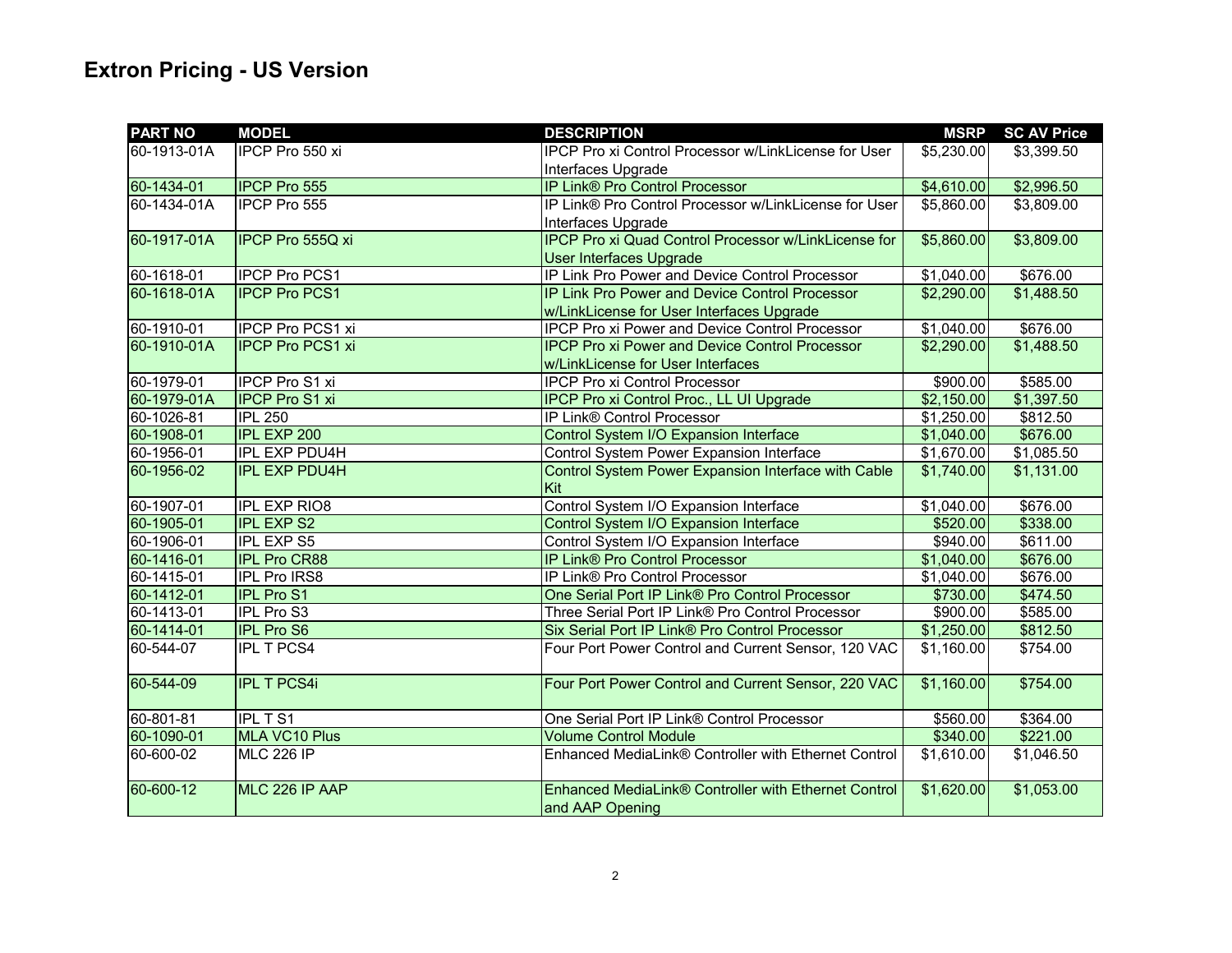| <b>PART NO</b> | <b>MODEL</b>              | <b>DESCRIPTION</b>                                     | <b>MSRP</b> | <b>SC AV Price</b> |
|----------------|---------------------------|--------------------------------------------------------|-------------|--------------------|
| 60-600-82      | <b>MLC 226 IP DV+</b>     | Enhanced MediaLink® Controller with Ethernet Control   | \$2,030.00  | \$1,319.50         |
|                |                           | and Integrated DVD and VCR IR Control                  |             |                    |
| 60-600-32      | <b>MLC 226 IP L</b>       | Enhanced MediaLink® Controller with Ethernet Control   | \$1,610.00  | \$1,046.50         |
|                |                           | and Lectern Faceplate                                  |             |                    |
| 60-1390-03     | <b>MLC 55 RS</b>          | MediaLink Controller with RS-232 and IR Display        | \$690.00    | \$448.50           |
|                |                           | Control                                                |             |                    |
| 60-1390-33     | MLC 55 RS EU              | MediaLink® Controller with RS-232 and IR Display       | \$620.00    | \$403.00           |
|                |                           | <b>Control for EU Junction Boxes</b>                   |             |                    |
| 60-1390-23     | MLC 55 RS MK              | MediaLink® Controller with RS-232 and IR Display       | \$620.00    | \$403.00           |
|                |                           | <b>Control for MK Junction Boxes</b>                   |             |                    |
| 60-1391-03     | MLC 55 RS VC              | MediaLink Controller with RS-232, IR, and Volume       | \$740.00    | \$481.00           |
|                |                           | Control                                                |             |                    |
| 70-728-01      | MLC 62 Button Kit         | Button Kits for MLC 62 Series MediaLink® Controllers,  | \$52.00     | \$33.80            |
|                |                           | English                                                |             |                    |
| 60-1005-52     | MLC 62 RS CC              | MediaLink Controller for Cable Cubby Cable Access      | \$790.00    | \$513.50           |
|                |                           | <b>Enclosures</b>                                      |             |                    |
| 60-1005-02     | MLC 62 RS D               | MediaLink® Controller With RS-232 - Decorator-Style    | \$740.00    | \$481.00           |
|                |                           | Wallplate                                              |             |                    |
| 60-1005-32     | MLC 62 RS EU              | MediaLink® Controller for EU Junction Boxes - Black    | \$740.00    | \$481.00           |
|                |                           |                                                        |             |                    |
| 60-1005-35     | MLC 62 RS EU              | MediaLink® Controller for EU Junction Boxes - White    | \$740.00    | \$481.00           |
|                |                           |                                                        |             |                    |
| 60-1005-23     | MLC 62 RS MK              | MediaLink® Controller for MK Junction Boxes            | \$740.00    | \$481.00           |
| 60-1182-02     | MLC 64 RS VC D            | MediaLink® Controller With Volume Control Knob -       | \$830.00    | \$539.50           |
|                |                           | Decorator-Style Wallplate                              |             |                    |
| 26-708-50      | <b>MLC IR/RS-232 P/50</b> | Projector Communication Cable - Plenum - 50' (15.2m)   | \$110.00    | \$71.50            |
| 60-1469-03     | MLC Plus 100              | MediaLink® Plus Controller                             | \$1,250.00  | \$812.50           |
| 60-1540-02     | MLC Plus 100 AAP          | MediaLink® Plus Controller                             | \$1,320.00  | \$858.00           |
| 60-1470-02     | MLC Plus 200              | MediaLink® Plus Controller                             | \$1,530.00  | \$994.50           |
| 60-1541-02     | MLC Plus 200 AAP          | <b>MediaLink® Plus Controller</b>                      | \$1,580.00  | \$1,027.00         |
| 60-1468-03     | MLC Plus 50               | MediaLink® Plus Controller                             | \$1,040.00  | \$676.00           |
| 60-1194-03     | MLC Plus 84 D             | MediaLink® Plus Controller - Decorator-Style Wallplate | \$1,320.00  | \$858.00           |
|                |                           |                                                        |             |                    |
| 60-1354-33     | MLC Plus 84 EU            | MediaLink® Plus Controller - EU Wallplate              | \$900.00    | \$585.00           |
| 60-1354-23     | <b>MLC Plus 84 MK</b>     | MediaLink® Plus Controller - MK Wallplate              | \$900.00    | \$585.00           |
| 60-1855-02     | TLC Pro 1026M             | 10" Wall Mount TouchLink® Pro Control System -         | \$3,770.00  | \$2,450.50         |
|                |                           | <b>Black</b>                                           |             |                    |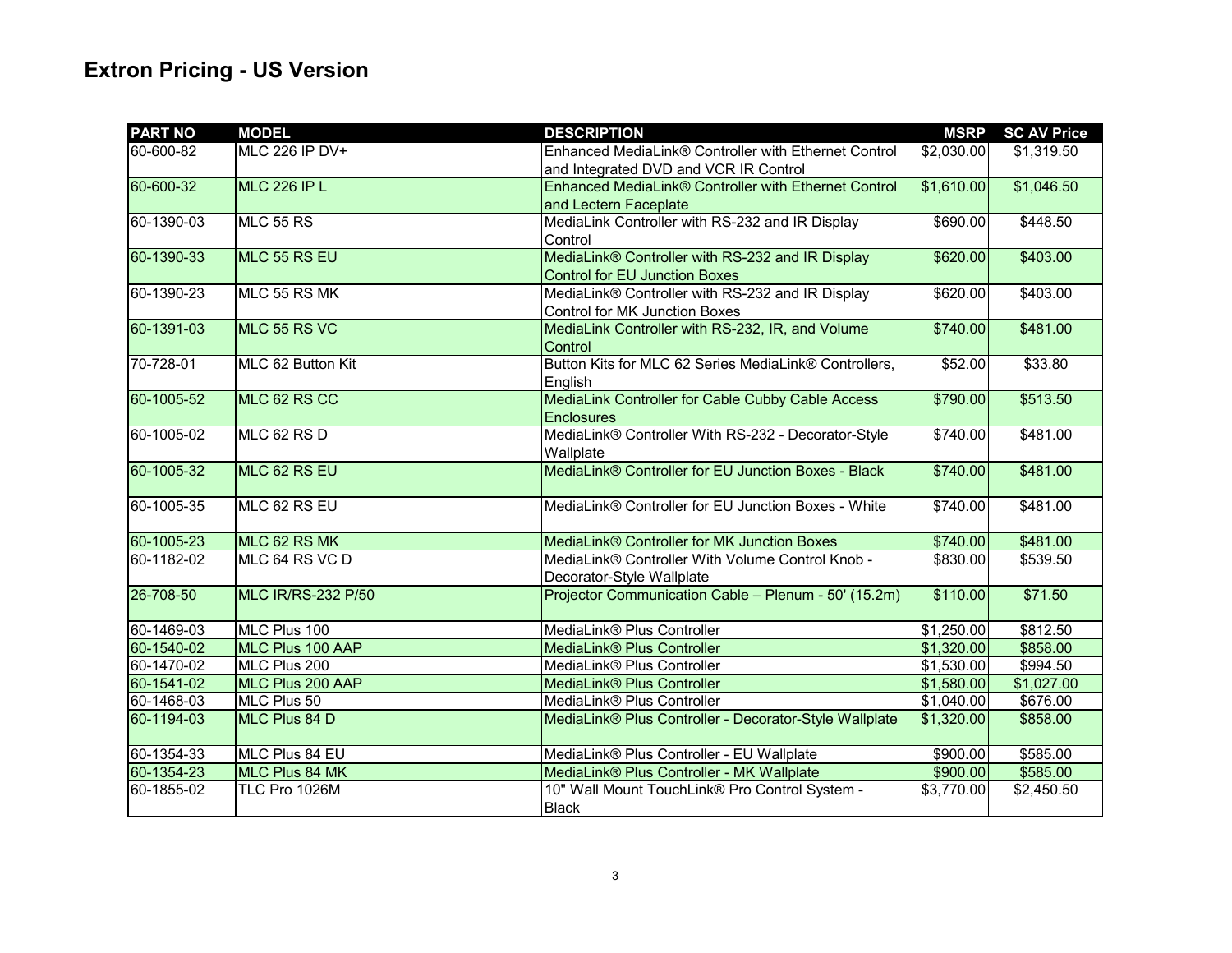| <b>PART NO</b> | <b>MODEL</b>      | <b>DESCRIPTION</b>                                                               | <b>MSRP</b>            | <b>SC AV Price</b> |
|----------------|-------------------|----------------------------------------------------------------------------------|------------------------|--------------------|
| 60-1855-03     | TLC Pro 1026M     | 10" Wall Mount TouchLink® Pro Control System -<br><b>White</b>                   | \$3,770.00             | \$2,450.50         |
| 60-1853-03     | TLC Pro 526M      | 5" Wall Mount TouchLink® Pro Control System - White                              | \$2,720.00             | \$1,768.00         |
| 60-1854-02     | TLC Pro 726M      | 7" Wall Mount TouchLink® Pro Control System - Black                              | \$3,140.00             | \$2,041.00         |
| 60-1854-03     | TLC Pro 726M      | 7" Wall Mount TouchLink® Pro Control System - White                              | $\overline{$3,140.00}$ | \$2,041.00         |
| 60-1748-10     | TLCA <sub>1</sub> | <b>TouchLink Control Port Expansion Adapter</b>                                  | \$200.00               | \$130.00           |
| 60-1083-01     | TLI Pro 101       | TouchLink® Interface                                                             | \$4,190.00             | \$2,723.50         |
| 60-1669-01     | TLI Pro 201       | <b>4K TouchLink® Interface</b>                                                   | \$4,190.00             | \$2,723.50         |
| 60-1566-02     | TLP Pro 1025M     | 10" Wall Mount TouchLink® Pro Touchpanel - Black                                 | \$2,930.00             | \$1,904.50         |
| 60-1566-03     | TLP Pro 1025M     | 10" Wall Mount TouchLink® Pro Touchpanel - White                                 | \$2,930.00             | \$1,904.50         |
| 60-1565-02     | TLP Pro 1025T     | 10" Tabletop TouchLink® Pro Touchpanel - Black                                   | \$2,930.00             | \$1,904.50         |
| 60-1565-03     | TLP Pro 1025T     | 10" Tabletop TouchLink® Pro Touchpanel - White                                   | \$2,930.00             | \$1,904.50         |
| 60-1340-02     | TLP Pro 1220MG    | 12" Wall Mount TouchLink® Pro Touchpanel                                         | \$4,820.00             | \$3,133.00         |
| 60-1341-02     | TLP Pro 1220TG    | 12" Tabletop TouchLink® Pro Touchpanel                                           | \$4,820.00             | \$3,133.00         |
| 60-1787-02     | TLP Pro 1225MG    | 12" Wall Mount TouchLink® Pro Touchpanel - Black                                 | \$4,820.00             | \$3,133.00         |
| 60-1788-02     | TLP Pro 1225TG    | 12" Tabletop TouchLink® Pro Touchpanel - Black                                   | \$4,820.00             | \$3,133.00         |
| 60-1668-02     | TLP Pro 1230WTG   | 12" Ultra-wide Tabletop TouchLink Pro Touchpanel -<br><b>Black</b>               | \$6,290.00             | \$4,088.50         |
| 60-1668-03     | TLP Pro 1230WTG   | 12" Ultra-wide Tabletop TouchLink Pro Touchpanel -<br>White                      | \$6,290.00             | \$4,088.50         |
| 60-1789-02     | TLP Pro 1525MG    | 15" Wall Mount TouchLink® Pro Touchpanel - Black                                 | \$5,240.00             | \$3,406.00         |
| 60-1790-02     | TLP Pro 1525TG    | 15" Tabletop TouchLink® Pro Touchpanel - Black                                   | \$5,240.00             | \$3,406.00         |
| 60-1791-02     | TLP Pro 1725MG    | 17" Wall Mount TouchLink® Pro Touchpanel - Black                                 | \$6,290.00             | \$4,088.50         |
| 60-1792-02     | TLP Pro 1725TG    | 17" Tabletop TouchLink® Pro Touchpanel - Black                                   | \$6,290.00             | \$4,088.50         |
| 60-1667-02     | TLP Pro 300M      | 3.5" Portrait Wall Mount TouchLink Pro Touchpanel -<br><b>Black</b>              | \$1,250.00             | \$812.50           |
| 60-1667-03     | TLP Pro 300M      | 3.5" Portrait Wall Mount TouchLink Pro Touchpanel -<br>White                     | \$1,250.00             | \$812.50           |
| 60-1452-0200   | TLP Pro 320C      | 3.5" Cable Cubby® TouchLink® Pro Touchpanel - w/o<br>AC Module - Black Anodized  | $\overline{$2,510.00}$ | \$1,631.50         |
| 60-1452-020A   | TLP Pro 320C      | 3.5" Cable Cubby® TouchLink® Pro Touchpanel -<br>w/US AC Module - Black Anodized | \$2,720.00             | \$1,768.00         |
| 60-1560-02     | TLP Pro 525C      | 5" Series/2 Cable Cubby TouchLink Pro Touchpanel                                 | $\overline{$2,930.00}$ | \$1,904.50         |